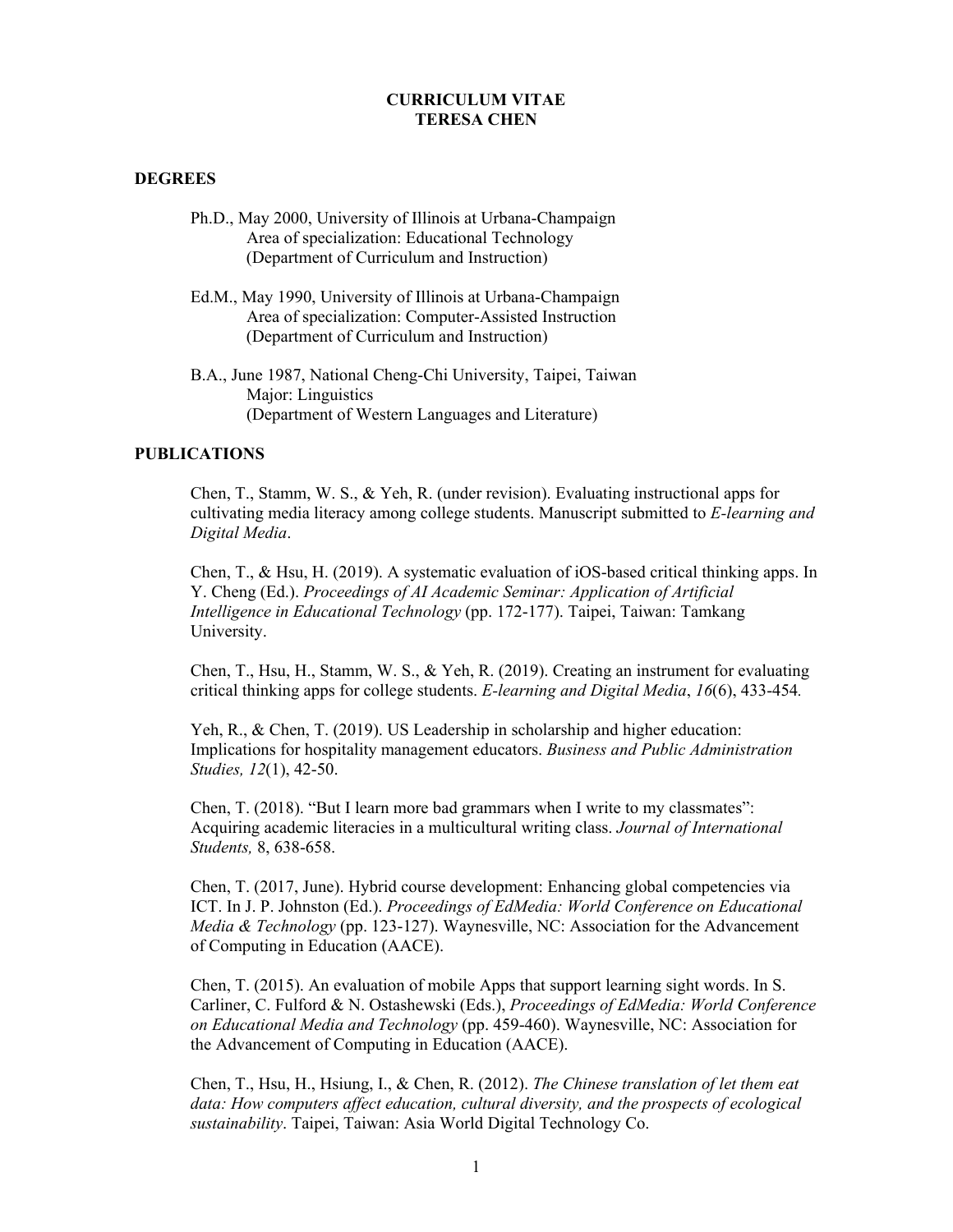Tu. Y, Yeh, R., Chuang, N., Chen, T., & Hu, S. (2011). Effect of employees' uniform on company image and employees' self-perceptions and customers' perceptions. *Asian Pacific Journal of Tourism Research, 16*(6), 635-648.

Chen, T. (2010). A case study of the development of mobile learning. In D. Gibson & B. Dodge (Eds.). *Proceedings of Society for Information Technology and Teacher Education Conference* (pp. 2184-2189). Chesapeake, VA: AACE.

Chen, T., & Ku, N. T. (2008). EFL students: Factors contributing to online plagiarism. In T. S. Roberts (Ed.), *Student plagiarism in an online world: Problems and solutions* (pp. 77-91). Hershey, PA: Idea Group.

Chen, T. (2007). CALICO software review: Gerry's Vocabulary Teacher. *Computer Assisted Language Instruction Consortium Journal*, *24*(3), 707-715.

Chen, T. (2006). CALICO software review: English Maze. *Computer Assisted Language Instruction Consortium Journal, 23*(3), 658-666.

Chen, T. (2004). Issues concerning the quality of online education. *Illinois Schools Journal, 84*(1), 57-61.

Rezaei, A., Chen, T., & Adams, S. (2004). Review of four introductory textbooks on educational technology*. Association for the Advancement of Computing in Education (AACE) Journal, 12*(1), 100-110.

Chen, T. (2003). Reticence in class and online: Two ESL students' experiences with communicative language teaching. *System, 31*(2), 259-281.

Chen, T. (2003). Recommendations for creating and maintaining effective networked learning communities: A review of the literature, *International Journal of Instructional Media*, *30*(1), 35-44.

Chen, T., (2003). Digital portfolio. In N. O'Brien & J. Collins (Eds.), The Greenwood Dictionary of Education, Westport, CT: Greenwood.

Chen, T. (2002). *Design considerations for computer-based simulations in education.* In P. Barker & S. Rebelsky (Eds.), Proceedings of EdMedia: World Conference on Educational Multimedia & Technology (pp. 293-294). Waynesville, NC: Association for the Advancement of Computing in Education (AACE).

### **CONFERENCE PRESENTATIONS**

Chen, T. (2020, May). *Identifying quality critical thinking apps for K-12 students.* Virtual Presentation given at the Asian Conference on Cultural Studies, Tokyo, Japan.

Chen, T. (2019, May). *An evaluation of educational apps for cultivating college students' media literacy.* Presentation given at the Asian Conference on Cultural Studies, Tokyo, Japan.

Chen, T., & Hsu, H. (2019, May). *A systematic evaluation of iOS-based critical thinking apps.* Paper presented at 2019 Academic Seminar: Application of Artificial Intelligence in Educational Technology, Taipei, Taiwan.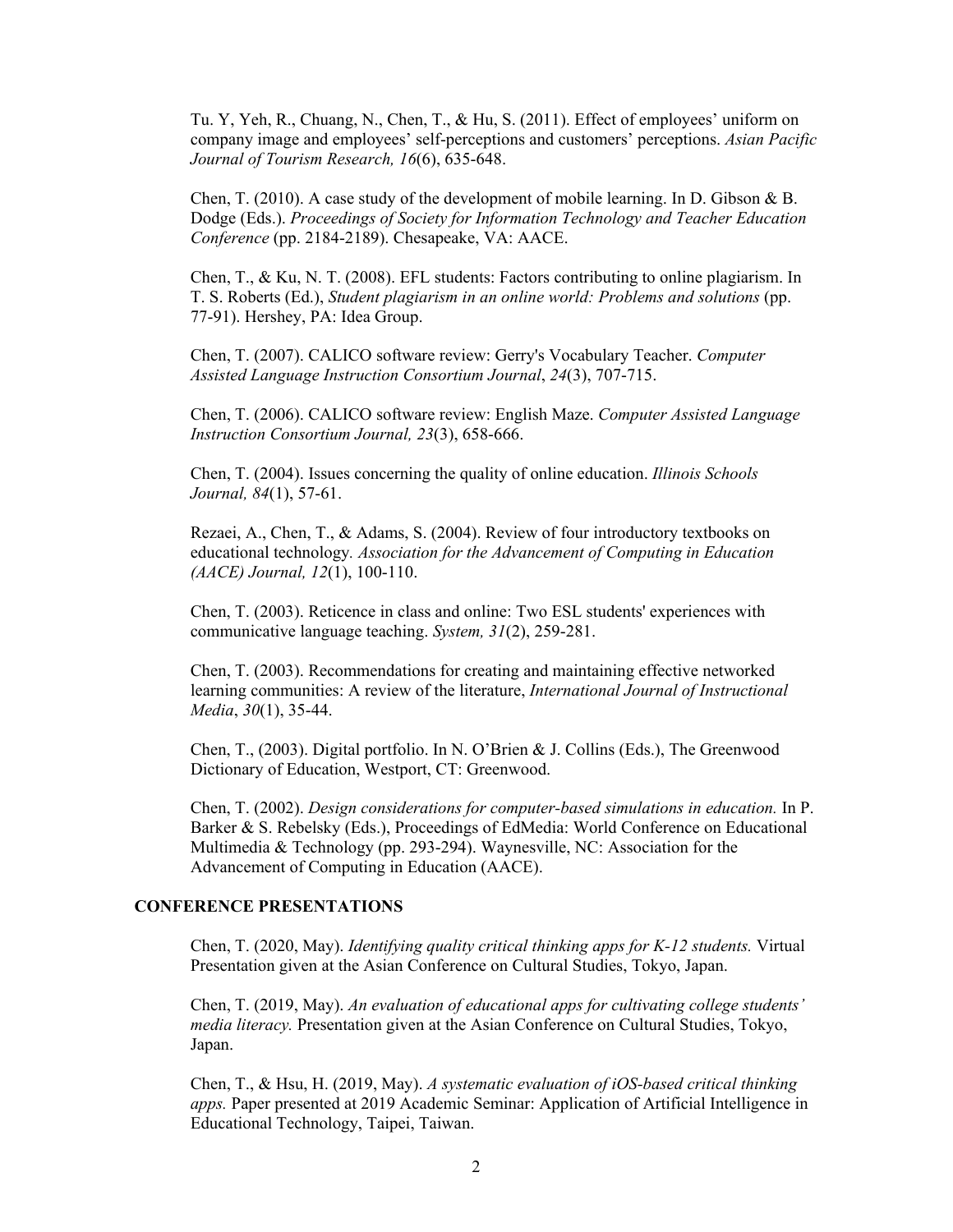Chen, T. (2018, June). *Cultural considerations for the design of critical thinking apps.* Presentation given at the Asian Conference on Cultural Studies, Kobe, Japan.

Chen, T. (2018, May). *A framework for evaluating critical thinking apps.* Paper presented at eLearning Forum Asia, Taipei, Taiwan.

Chen, T. (2017, June). *Hybrid course development: Enhancing global competencies via ICT*. Paper presented at EdMedia, World Conference on Educational Media & Technology, Washington, D. C.

Chen, T. (2017, June). *Using information and communication technology to promote cultural connections and global awareness.* Presentation given at California Association for Asian and Pacific American Education (CAAPAE) Summer Institute, Northridge, California.

Chen, T. (2016, June). *Cultivating global competency using information and communication technology: An instructional design process.* Paper presented at 2016 Conference of Digital Technology and Innovation Management, Taipei, Taiwan.

Chen, T. (2016, June). *Intercultural communication in an ESL writing class.* Presentation given at the Sixth Asian Conference on Cultural Studies, Kobe, Japan.

Chen, T. (2015, August). *Selecting mobile apps that support English Language Learners' reading development.* Presentation given at California Association for Asian and Pacific American Education Summer Institute, Northridge, California.

Chen, T. (2015, June). *An evaluation of mobile apps that support learning sight words.* Virtual paper presented at EdMedia, World Conference on Educational Media & Technology, Montréal, Canada.

Chen, T., & Ku, N. (2012, March). *Pre-service and in-service teachers' understanding of and perspectives on plagiarism.* Presentation at the Society for Information Technology and Teacher Education Conference, Austin, Texas.

Chen, T., Leu, S., & Ku, N. (2012, March). *What does research tell us about technologyenhanced reading instruction?* Presentation given at the Society for Information Technology and Teacher Education Conference, Austin, Texas.

Chen, T. (2011, October). *Using the Internet to facilitate language and culture learning.* Presentation given at the National Association for Asian and Pacific American Education Annual Conference, Long Beach, California.

Chen, T. (2010, April). *A case study of the development of mobile learning.* Paper presented at the Society for Information Technology and Teacher Education Conference, San Diego, California.

Chen, T. (2009, April). *Growth in academia: Adjustment and adaptation of an international faculty member*. Paper presented at the Annual Meeting of the American Educational Research Association, San Diego, California.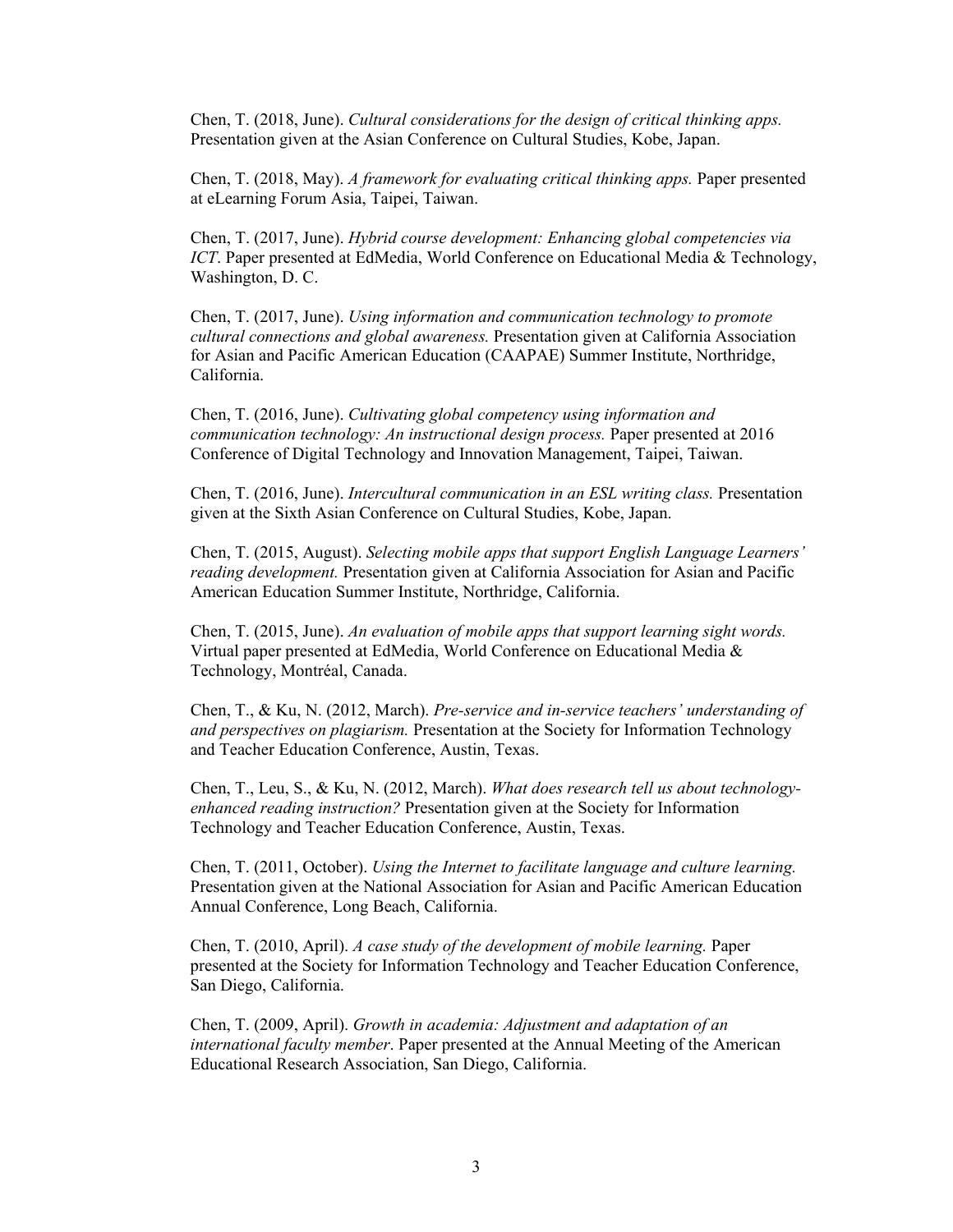Hsu, H., Pan, F., & Chen, T. (2008, August). *Developing software for virtual studentteacher conferencing.* Presentation given at WorldCALL: Using Technologies for Language Learning, Fukuoka, Japan.

Chen, T. (2008, April). *Using mobile technologies for language learning.* Presentation given at the 30<sup>th</sup> National Association for Asian and Pacific American Education Annual Conference, Santa Monica, California.

Chen, T. (2007, March). *Mobile-learning in Taiwan: Contexts for its development and EFL teachers' perceptions of and experiences with the learning paradigm.* Paper presented at Wireless ready: Podcasting education and mobile assisted language learning, an IATEFL (International Association of Teachers of English as a Foreign Language) learning technologies SIG event, Nagoya, Japan.

Chen, T., & Hsu, H. (2006, May). *Conferencing tool in the Chinese as a foreign language context*. Presentation given at the Fourth International Conferences and Workshops on Technology and Chinese Language Teaching, Los Angeles, California.

Chen, T. (2006, April). *An investigation of ESL students' online interaction patterns and their perspectives on computer-mediated communication*. Paper presented at the Annual Meeting of the American Educational Research Association, San Francisco, California.

Chen, T. (2006, April). *International students' academic adjustment and adaptation in an ESL writing class*. Paper presented at the Annual Meeting of the American Educational Research Association, San Francisco, California.

Chen, T., & Hsu, H. (2005, May). *Formative evaluation of a conferencing software program for writing instruction*. Presentation given at CALICO (Computer Assisted Language Instruction Consortium) Symposium, East Lansing, Michigan.

Hsu, H., & Chen, T. (2004, November). *Deconstructing educational computing: Technology and language in interaction*. Paper presented at American Educational Studies Association Conference, Kansas City, Missouri.

Chen, T. (2003, March). *Transition from competitive to collaborative learning contexts*. Paper presented at TESOL (Teachers of English to Speakers of Other Languages) 2003, Baltimore, Maryland.

Chen, T. (2002, June). *Design considerations for computer-based simulations in education.* Paper presented at ED-MEDIA 2002: World Conference on Educational Multimedia, Hypermedia & Telecommunications, Denver, Colorado.

Chen, T. (2002, June). *Using information visualization techniques in the analysis of computer-mediated communication.* Poster session presented at ED-MEDIA 2002: World Conference on Educational Multimedia, Hypermedia & Telecommunications, Denver, Colorado.

Chen, T. (2001, May). *Cultural and personal aspects in class interaction and newsgroup participation.* Paper presented at the International Conference on Culture, Communication and Language Pedagogy, Hong Kong, China.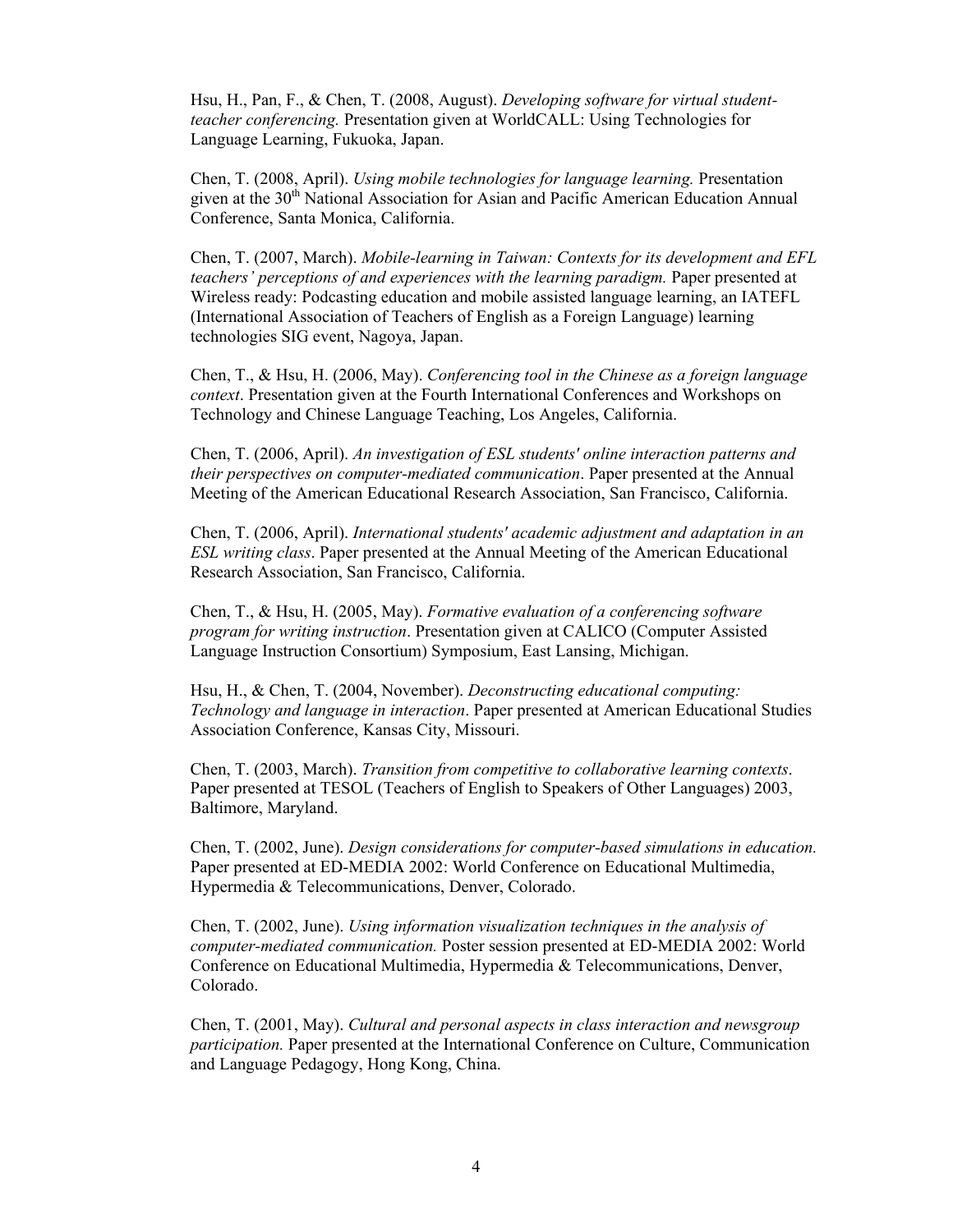Chen, T. (2001, April). *Affective aspects in newsgroup discussion among English-as-a-*Second-Language college students. Paper presented at the 12<sup>th</sup> International Conference on College Teaching and Learning, Jacksonville, Florida.

Chen, T. (2001, April). *ESL students' experiences with communicative language teaching: Cultural and personal aspects in class interaction and newsgroup participation.* Paper presented at the Annual Conference of the American Educational Research Association, Seattle, Washington.

Hsu, H., & Chen, T. (2000, June). *Visualization of code-switching and modes of communication in a beginning Chinese class facilitated by electronic network.* Paper presented at the Fourth International Conference on Foreign Language Education and Technology, Kobe, Japan.

Chen, T. (1999, June). *Communicative duet: Opting out or active participation in computer-mediated communication and in-class interaction.* Paper presented at the 19th World Conference on Open Learning and Distance Education, Vienna, Austria.

Chen, T. (1999, June). *A literature review on recommendations for creating and maintaining networked learning communities.* Paper presented at the 19th World Conference on Open Learning and Distance Education, Vienna, Austria.

Chi, C., Chen, T., & Yang, C. (1992). *Hypermedia-based courseware design in adult education: An application to "Basic English" in the National Open University of Taiwan.* Paper presented at the 16th World Conference on Open Learning and Distance Education, Bangkok, Thailand.

### **PROFESSIONAL EXPERIENCE**

*Professor*, Department of Advanced Studies in Education and Counseling (ASEC), California State University, Long Beach, 08/2000 to present; Educational Technology Program Coordinator 08/2008 to 12/2011; 08/2020-12/2020; Educational Technology credential course coordinator, 08/02 to 05/03

- Instruction of educational technology courses
- Participation in program development
- Engagement in scholarly activities
- Service to the university community and to the profession

*Distance Education Support*, Academic Outreach, Office of Continuing Education, University of Illinois at Urbana-Champaign, 08/1995 to 12/1999

- Assistance to faculty in delivering distance education courses through a variety of educational technologies: audiographics, interactive video, and web-based media
- Design and coding of on-line course materials

*Computer Consultant*, Instructional Computing Laboratory, College of Education, University of Illinois at Urbana-Champaign, 08/1994 to 12/1995

- Assistance to educators in the choice and use of educational software
- **Trouble shooting computer problems in the laboratory**

*Assistant Researcher/ Instructor*, National Open University (NOU), Taipei, Taiwan, 11/1991 to 07/1994

 Development of multimedia courseware for guided individual study of reading in the English language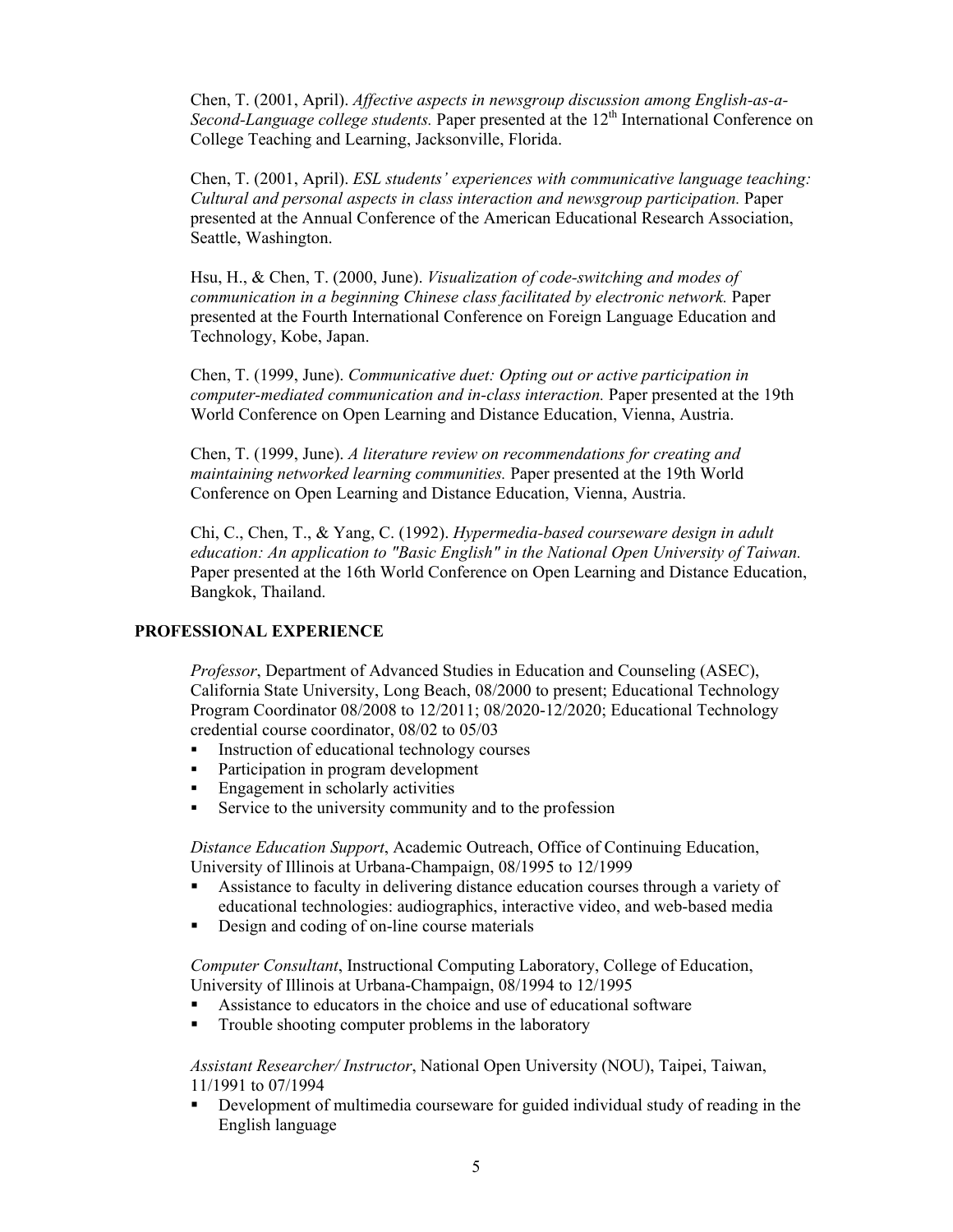Instruction of the following courses: Introduction to Computer (BASIC programming), Database Application (dBase IV), and English Reading Selections.

*Adjunct Instructor*, English Department, Tamkang University, Taipei, Taiwan, 10/1991 to 07/1994

Instruction of the following courses: Freshman English, English Composition and Business English

*Technical Writer*, Multimedia Division, Computer and Communication Research Laboratories, Industrial Technology Research Institute, Hsinchu, Taiwan, 04/1992 to 04/1994

- Advice on interface design and educational applicability of software developed in the division
- Development of technical and instructional documents for educators

*Adjunct Instructor*, Education Training Division, Institute for Information Industry, Chungli, Taiwan, 05/1994 and 07/1994

Instruction of multimedia courseware design in summer workshops for K-12 teachers

*Computer Consultant*, Education Administration, College of Education, University of Illinois at Urbana-Champaign, 01/1990 to 05/1991

 Assistance in the maintenance of a local area network and payroll databases in the college

*Audio Assistant*, Language Learning Laboratories, College of Liberal Arts and Sciences, University of Illinois at Urbana-Champaign, 08/1988 to 08/1989

Assistance in editing language learning audio materials for faculty and students

## **UNIVERSITY SERVICE**

University Level

- Assessment Committee, Fall 2001 Spring 2003 (Recorder, rotating basis)
- **Associate Vice President** Academic Technology Search Committee (Fall  $2019 -$ Spring 2020)
- Campus Academic Calendar Committee, Fall 2017 Spring 2019 (Co-Chair, Fall 2018 – Spring 2019)
- Curriculum and Educational Policies Council, Fall 2005 Fall 2006 (Secretary and Member of the Steering Committee, Fall 2005)
- East Asia Subcommittee of the International Education Committee, Fall 2001 Fall 2017 (Recorder, rotating basis; Web master, Fall 2001 – Fall 2003; Vice Chair, Fall 2008 – Spring 2009; Chair, Fall 2009 – Spring 2010)
- GEGR Ad Hoc Committee, Fall 2018
- Grade Appeals Committee, Spring 2014 (Chair, rotating basis)
- Mini Grants and Summer Stipends Committee, Fall 2015 Spring 2017; Fall 2018 Spring 2020
- Panel on Professional Responsibility, Fall 2015 Spring 2017
- Scholarly and Creative Activity Committee, Fall 2010 Spring 2012

College Level

- Assessment Committee, Fall 2015 Spring 2021
- Dean Review Committee, Fall 2019 Spring 2020
- Endowments Committee, Fall 2017 Spring 2019 (Recorder, rotating basis)
- Graduate Committee, Fall 2008 Fall 2011; Fall 2020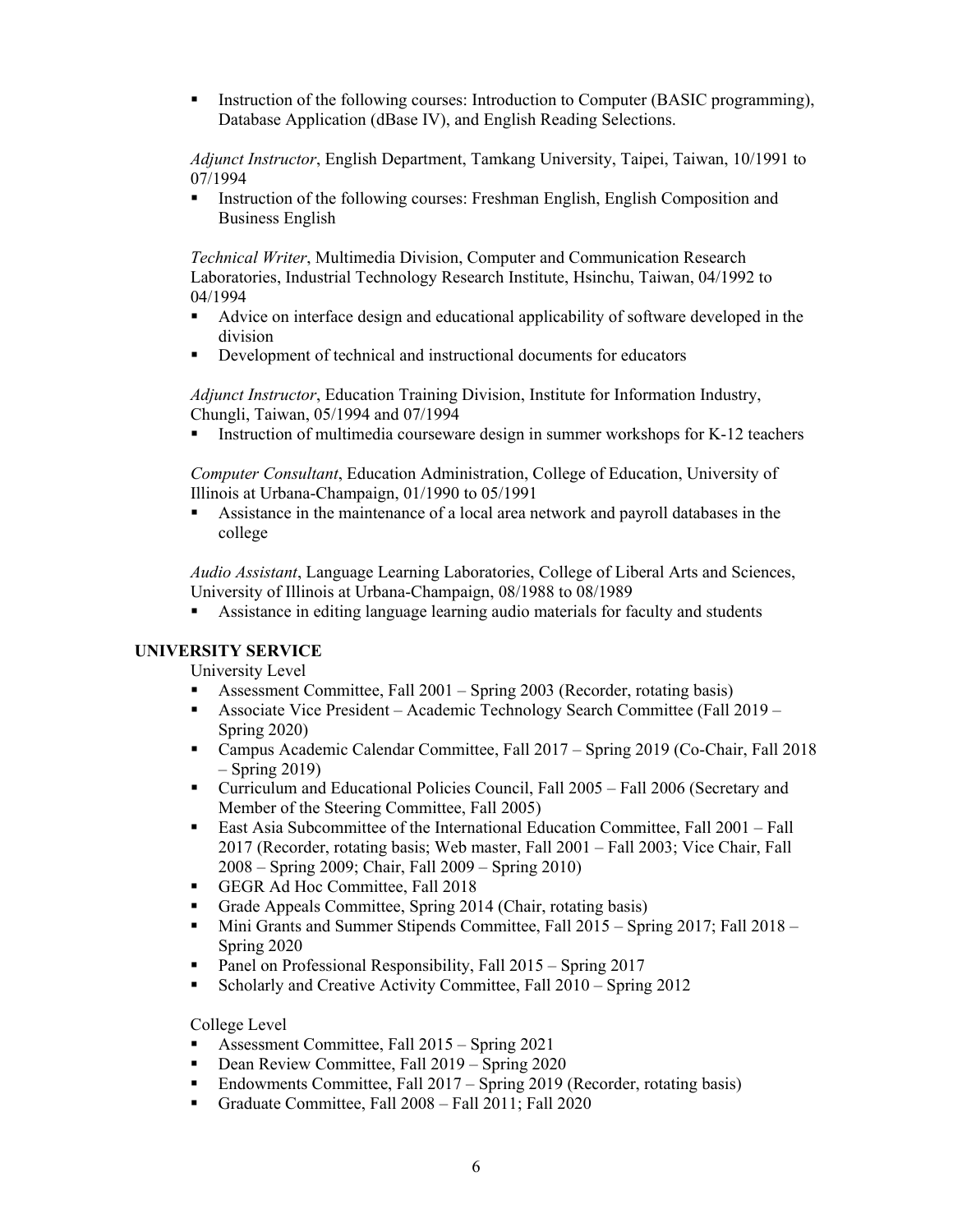- Outstanding Students/ Research Fellowship Review Committee, Spring 2009, Spring 2010
- Curriculum Committee, Spring 2006 Fall 2007; Fall 2009 Spring 2011
- Scholarship Selection Committee, Spring 2001 Spring 2006
- **Technology Coordination Committee, Spring 2004; Fall 2008 Spring 2012**
- Web Master Search Committee, Fall 2008 Spring 2009
- Professional Review Committee, Fall  $2010 -$  Spring  $2011$  (Chair); Fall  $2015 -$  Spring 2016
- Induction Committee, Spring 2003
- Student Affairs Committee, Spring 2001 Spring 2005; Fall 2015 Spring 2017; Fall 2018 – Spring 2020 (subcommittee chair)
- Nominations and Elections Committee, Fall 2011 Fall 2014; Spring 2015 (Chair)

Department Level

- EDPAC Computer Lab Manager Search Committee, Summer 2006
- EDPAC Department Curriculum Committee, Spring 2002 Fall 2005 (Recorder, Spring 2003 – Spring 2005; Interim Chair, Summer 2005; Chair, Fall 2005)
- EDPAC/ASEC Department Grade Appeal Committee, Fall 2008 Spring 2009
- **EDPAC Department Technology Committee, Fall 2007 Spring 2008**
- EDPAC Lecturers Evaluation Committee, Spring 2002; Spring 2003; Spring 2004; Spring 2005 (Chair); Spring 2006
- **EDPAC Educational Technology Faculty Search Committee, Fall 2001 Spring 2002** (ex-officio, non-voting member); Fall 2002 – Spring 2003 (Recorder); Fall 2004 – Spring 2005 (Recorder)
- **EDPAC Librarianship Faculty Search Committee, Fall 2007 Spring 2008**
- EDPAC Social and Multicultural Foundations Faculty Search Committee, Fall 2005 Spring 2006
- ASEC Librarianship Lecturer Search Committee, Spring 2009
- ASEC Professional Review Committee, Fall 2009; Spring 2020
- ASEC Curriculum Committee, Spring 2012 Spring 2013; Spring 2014 –Fall 2015; Fall 2016 – Fall 2018 (Chair, Spring 2018 – Fall 2018)
- ASEC RTP Committee, Fall 2020 present

Program Level

- ETEC Admission Committee, every semester
- ETEC Comprehensive Exam Committee, every Spring semester

# **SERVICE TO THE PROFESSION**

- *Book Proposal Reviewer*, *Real arguments: A critical thinking textbook*, Oxford University Press (Spring, 2021)
- *Manuscript Reviewer, Cases of Successful Independent Educationally Oriented Podcasters, which was submitted to E-Learning and Digital Media (Spring, 2020)*
- *Conference Proposal Reviewer,* Asian Conference on Cultural Studies (Spring, 2019)
- *Manuscript (book chapter) reviewer, Writing gravity: Investigation of second language international female college students' academic writing*, which was submitted for consideration to be published in the book entitled Understanding International Student Experience in Higher Education: New Tensions, Issues, and Perspectives, Routledge Publisher (Spring, 2017)
- *Conference Proposal Reviewer,* Asian Conference on Cultural Studies (Spring, 2017)
- *Manuscript Reviewer, Building Cultural Competence through an Interdisciplinary International Service Learning Program*, which was submitted to Journal of International Students (Fall, 2016)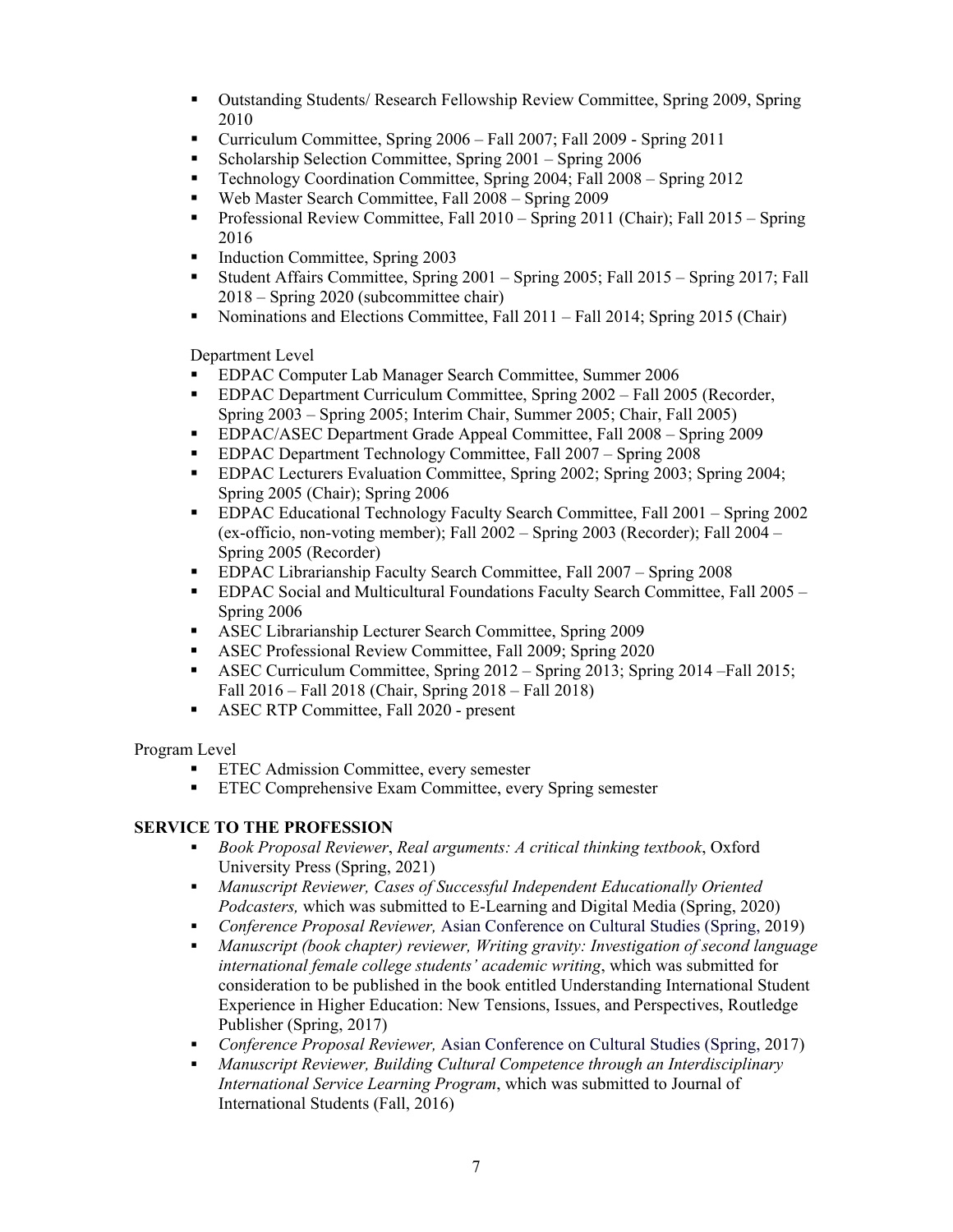- *Manuscript Reviewer, Current realities and imaged possibilities: Use of online resources in the learning and teaching of foreign languages,* which was submitted to System, an international journal of educational technology and applied linguistics (Fall, 2016 & Spring, 2017)
- *Conference Proposal Reviewer,* Asian Conference on Cultural Studies (Spring, 2016)
- *Manuscript Reviewer,* Motivational Strategies in a Mobile Inquiry-Based Language Learning Setting, which was submitted to System, an international journal of educational technology and applied linguistics (Summer & Fall, 2015)
- *Manuscript Reviewer,* The Role of Automated Writing Evaluation Holistic Scores in the ESL Classroom, which was submitted to System, an international journal of educational technology and applied linguistics (Summer, 2013)
- *Manuscript Reviewer,* An Examination of CSs Teaching Program on Chinese EFL Learners' WTC, which was submitted to System, an international journal of educational technology and applied linguistics (Spring, 2013)
- *Web Master*, AERA SIG Research on the Education of Asian and Pacific Americans (Fall, 2009 – Fall, 2011)
- *Session Chair,* CIES West 2010 (October 15, 2010)
- *Editorial Advisory Board Member,* Distance learning technology, current instruction, and the future of education: Applications of today, practices of tomorrow (2009)
- *Manuscript Reviewer,* Speaking up: Six Korean students' oral participation in class discussions in U.S. graduate seminars, which was submitted English for Specific Purposes (2008)
- *Manuscript Reviewer* (3 book chapters), Student plagiarism in an online world: Problems and solutions, published by Idea Group Publishing (2008)
- *Treasurer*, California Association for Asian and Pacific American Education (Fall 2004 to present)
- *Newsletter Editor*, California Association for Asian and Pacific American Education (CAAPAE), Fall, 2003 – Spring, 2006
- *Proposal Reviewer,* Symposium on Technology and Teaching (Nanjing Session) at the Third East Asia Regional Conference on Mathematics Education (Summer, 2005)
- Selected to introduce Ms. Marina Tse, the highest ranking Asian American government official in the U.S. at CAAPAE Summer Institute, CSU Northridge (August 21, 2004)
- *Book Proposal Reviewer*, McGraw-Hill Companies (Spring, 2003)
- *Conference Proposal Reviewer*, American Educational Research Association Annual Meeting (2002, 2004, 2007)

## **PROGRAM DEVELOPMENT AND ASSESSMENT**

- **Program change proposal (in consultation with program faculty; approved Spring** 2012)
- Assessment showcase (in collaboration with program faculty, Fall 2009)
- Program change proposal (in consultation with program faculty; approved Fall 2007)
- Proposal for creating a new MA option in educational technology (in collaboration of program faculty)
- Program-wide assessment plan (in consultation with program faculty)

## **COURSE PROPOSALS DEVELOPED/REVISED AT CSULB**

- **ETEC 171 Critical Thinking Using Computer Technology**
- **ETEC 411 Assessment of Computer Technology Competency, Level I**
- **ETEC 510 Foundations of Educational Technology**
- **ETEC 551 Education and the Internet**
- **ETEC 553 Instructional Design**
- **ETEC 570 E-Learning Design and Development**